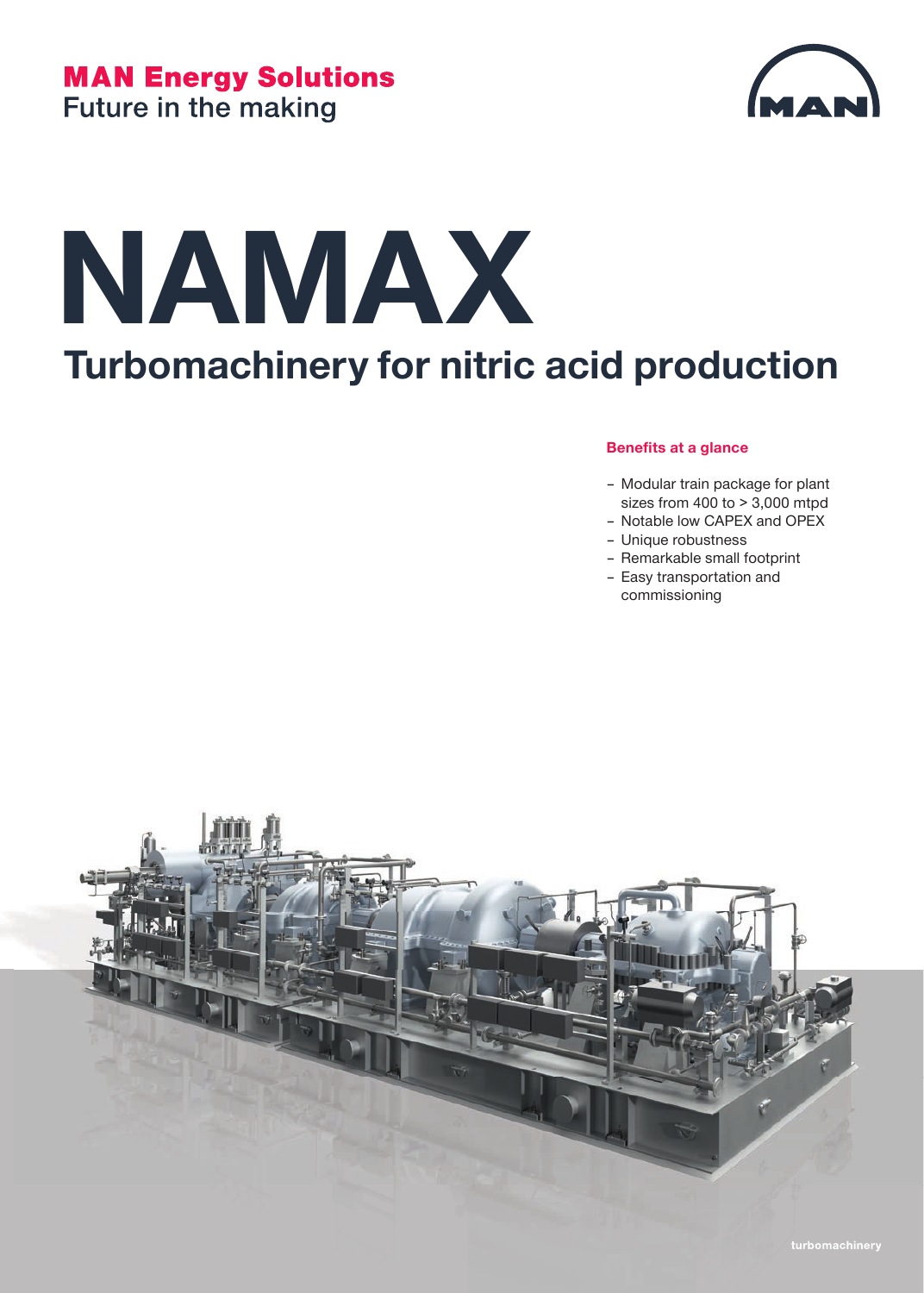### **The new modular nitric acid train package**

### **Technical data**

| Plant size (mtpd) | Package L [mm] | Package W [mm] |
|-------------------|----------------|----------------|
| 400               | 15,600         | 4,500          |
| 500               | 15,800         | 4,500          |
| 750               | 16,200         | 4,500          |
| 1,000             | 16,600         | 4,500          |
| 1,250             | 17,100         | 4,500          |
| 1,500             | 17,600         | 4,500          |
| 1,750             | 18,100         | 5,000          |
| 2,000             | 18,600         | 5,000          |
| 2,250             | 19,100         | 5,000          |
| 2,500             | 19,700         | 5,000          |
| 2,750             | 20,300         | 5,000          |
| 3,000             | 20,900         | 5,500          |
| 3,250             | 21,500         | 5,500          |





- (under vacuum conditions)1)
- Performance test1)
- $-1x$  single lift for small units<sup>1)</sup>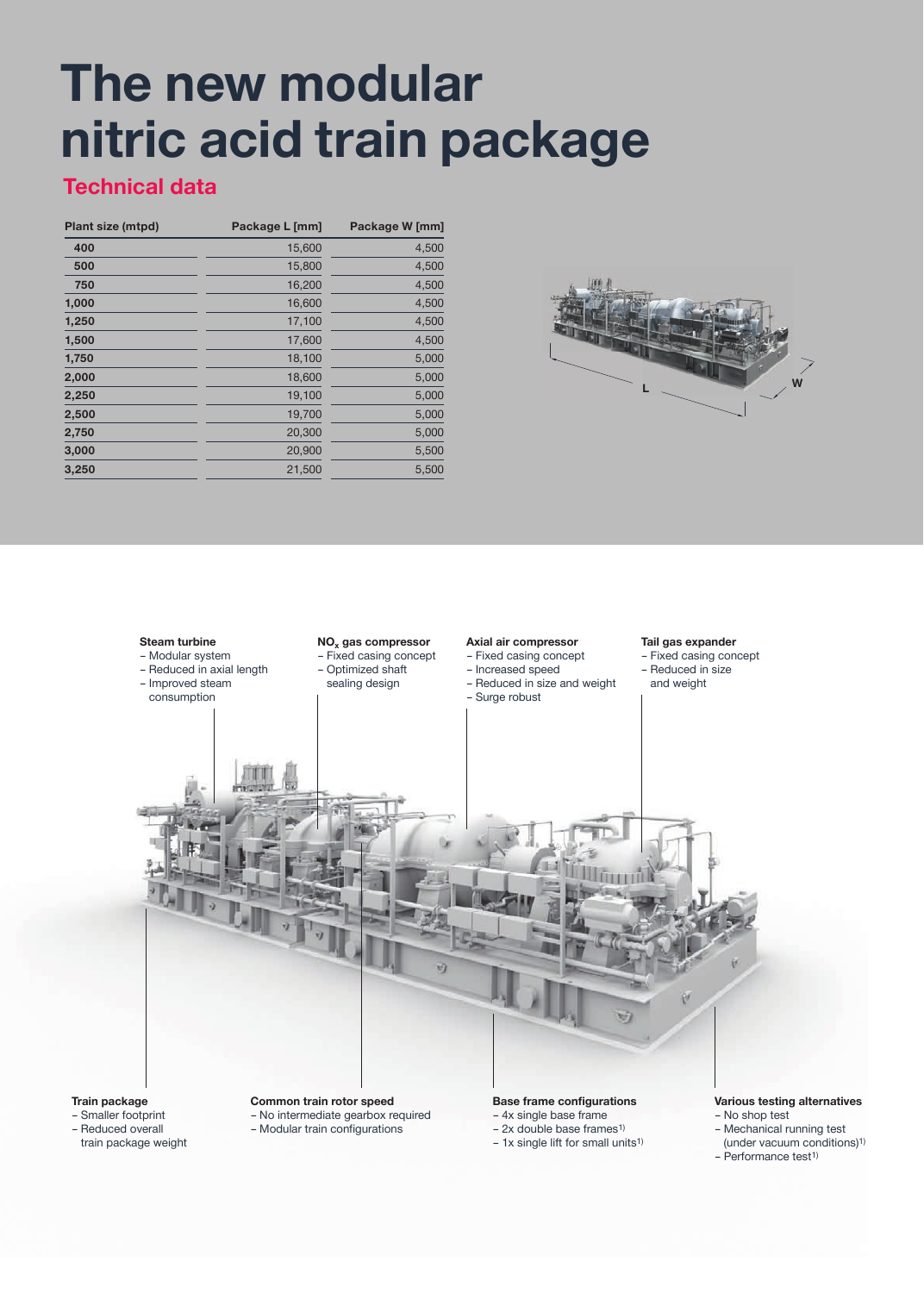## **Design features**

#### **General**

Nitric acid is a feedstock for the production of fertilizers, pharmaceuticals, mining explosives and various plastics. The demand for these commodities is expanding rapidly with the increasing urbanization and affluence of a growing world population.

The dual pressure process is the leading and efficient technology for processing ammonia to nitric acid.

MAN Energy Solutions (former GHH) has gained distinguished experience, since building and commissioning the first reference in 1963.

For over 50 years, our engineers have continuously improved the nitric acid train technology and advanced MAN Energy Solutions to the leading supplier for the dual pressure process:

- More than 500 turbomachinery casings
- Installed in about 180 nitric acid plants worldwide
- And in the world's largest 2,000 mtpd plant in Porsgrunn, Norway

MAN Energy Solutions has introduced a new comprehensively optimised, turbomachinery concept named NAMAX that provides an advanced level of flexibility and efficiency for nitric acid production.

#### **NAMAX train package**

- Designed for nitric acid production from 400 to more than 3,000 mtpd
- Significant smaller footprint - base frame area minus 35%
- Lower operating cost - Increased core machine efficiencies
	- Lower oil consumption (no intermediate gearbox, smaller bearings)
- Lower maintenance cost
	- No gearbox maintenance - Highest robustness of axial compressor blading
- Easier assembly, transport,
- erection and commissioning
- Noticeably reduced overall train package weight
- Assembly and testing of core machines on single base frames
- Packaging of single turbo units and shipping to site in separate and easy to handle packages
- Various base frame configurations
- Four single base frames as basic configuration, 2 x double base  $frames<sup>1</sup>$  or one single base  $frame<sup>1</sup>$
- Various testing options
	- No shop test
	- Mechanical running test for single core machines(under vacuum conditions) $1$
	- Performance test of single core machines or compressor train<sup>1)</sup>
- Faster delivery time
	- Highly standardized train moduls
	- Modular concept: basic configuration with pre-engineered options

#### **Steam turbine**

- Compact design with integrated bearing housing and pendulum support
- Inlet modul with single control valve
- Improved steam consumption

#### **Axial air compressor**

- Fixed casing concept
- MAX1 technology
- Unique surge robustness
- Increased power density reducing machine size and weight significantly
- Improved rotordynamics
- High efficiency
- Large operating range

#### **NOx gas compressor**

- Fixed casing concept
- Optimized shaft sealing design
- Minimized consumption of external plant air

#### **Tail gas expander**

- Fixed casing concept
- Reduced in size and weight
- Optimized casing design

#### **Installation and commissioning**

- Train arrangement follows commissioning schedule:
	- Steam turbine → air compressor →  $NO<sub>x</sub>$  compressor  $\rightarrow$  expander
	- Reduction of commissioning costs
- Controller tailored to the nitric acid process
- MAN's digital CEON platform supports operating personal throughout the entire NAMAX train lifetime